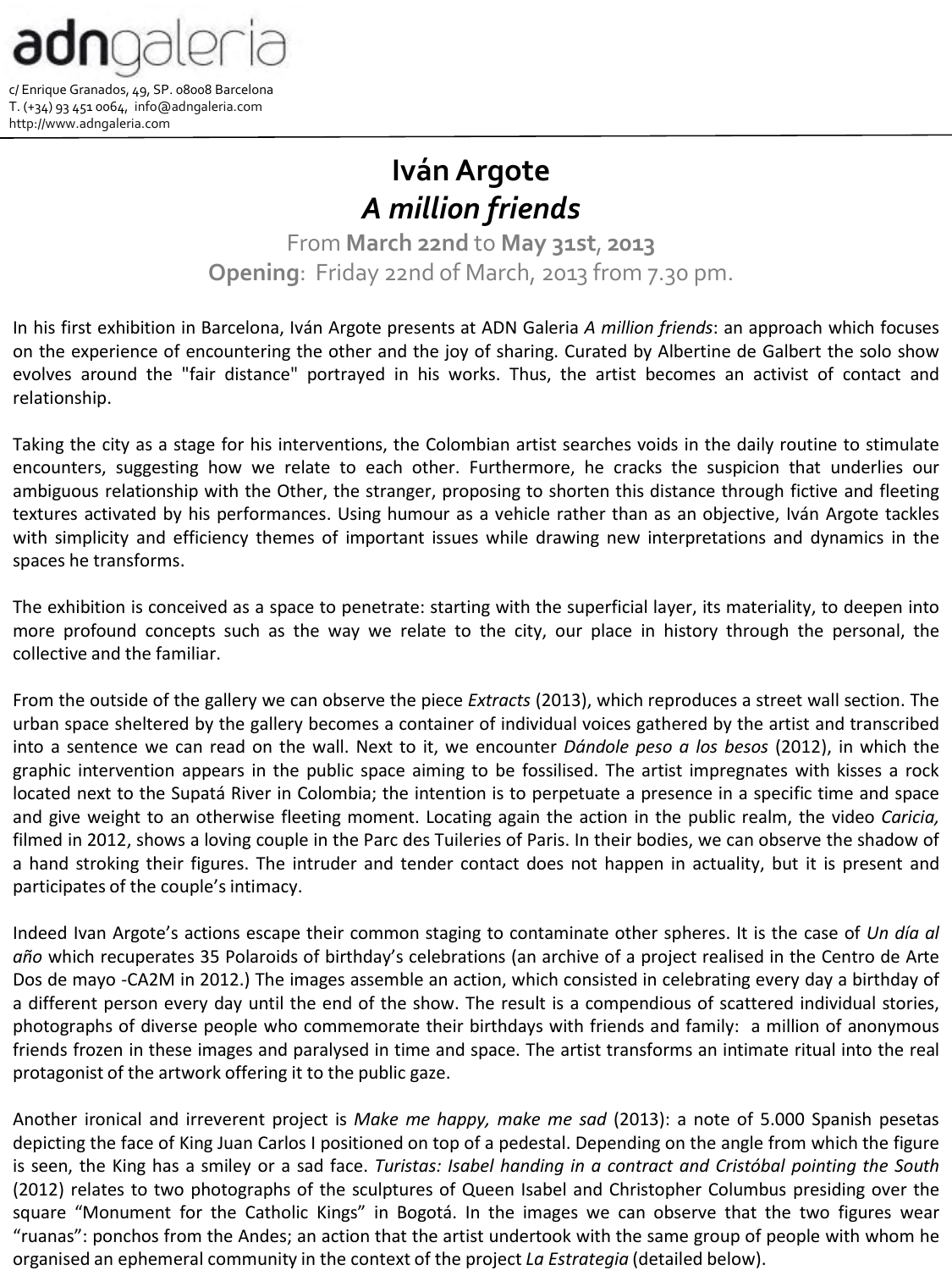

The urban space becomes again a battlefield where any corner can be container for statements.

The video titled *Geometría* (2012) shows two girls in the jungle, both holding a revolver that is activated every time one ask to the other where does she come from?, where was she born? or any other question related to their place of origin. The answers are always: "over there" or ""over here" while shooting to the direction they are pointing at. The artist wants to play with their unclear answers and reflects on the connotation that hangs from these questions, as they have a direct impact on the current socio-political system.

The participation of others in Argote's artworks, either in a passive or direct form, is a leitmotiv that travels along almost all his creative projects. It is maybe in *Activism!* (2011-2013) where it is more literally materialised. The project groups, through multiple slides, a workshop with kids aged 5 to 7 that Argote did in the Museum MAC-VAL, where he provided the children with tools for demonstrating. The images are accompanied by a transcription of the phone conversation in which he explains the project to his mother. Moreover, the piece settles a bond with the artist autobiographical past since his father, a Colombian syndicalist and schoolteacher, usually taught his scholars to demonstrate. The singular canvas that can be seen in ADN Gallery: *Huelga estudiantil*, is a site specific installation of one of the "protest classes" that his father did in the 70s.

The exhibition also includes *History of the Humanity* (2011) where the artist and his family reconstructed "great moments" of the history of humanity shoot on a park.

The last work presented in *A million friends* is the medium length film *La Estrategia* recently exhibited in the Palais de Tokyo in Paris and which compiles few pieces already described. It reveals a dive into the past. The artist collected an enormous number of anecdotes from some militants of the 70s in Bogotá. They used to live in clandestine communities and Iván Argote formed a group of people to whom he passed on all these stories and together built a community, where they lived during two weeks under this "system of truth" so proclaimed by the militants of the past. Through this reconstruction and with a critical lecture, they constructed new anecdotes trying to re-enact in their own flesh a part of the history, with the aim of transporting the past to the here and now. The dynamic of the group was expanded to the relation with the city, the monuments, the nature and the landscape.

Iván Argote raises questions addressed to the spectator under a tender curtain while looking forward for an eventual outcome. Art becomes here a research's mechanism: a constant inquiry willing to modify the present in a movement from the very private to the very collective. In that sense, the artist represents an art which takes place outside the borders of any conventional frame; its mobility and evanescence resist to be controlled.

Information

**IVÁN ARGOTE**- *a million friends* Opening on Friday the 22<sup>nd</sup> of March, 2013 Exhibition from March 22<sup>nd</sup>, 2013 to May 31<sup>st</sup>, 2013

Opening hours to the public : Tuesday to Friday from 10 a.m to 2 p.m and from 4 to 8 p.m. Saturday from 11 a.m to 2 p.m and from 5 p.m to 8.30 p.m.

Press contact : [info@adngaleria.com](mailto:info@adngaleria.com) t. +34 93 451 0064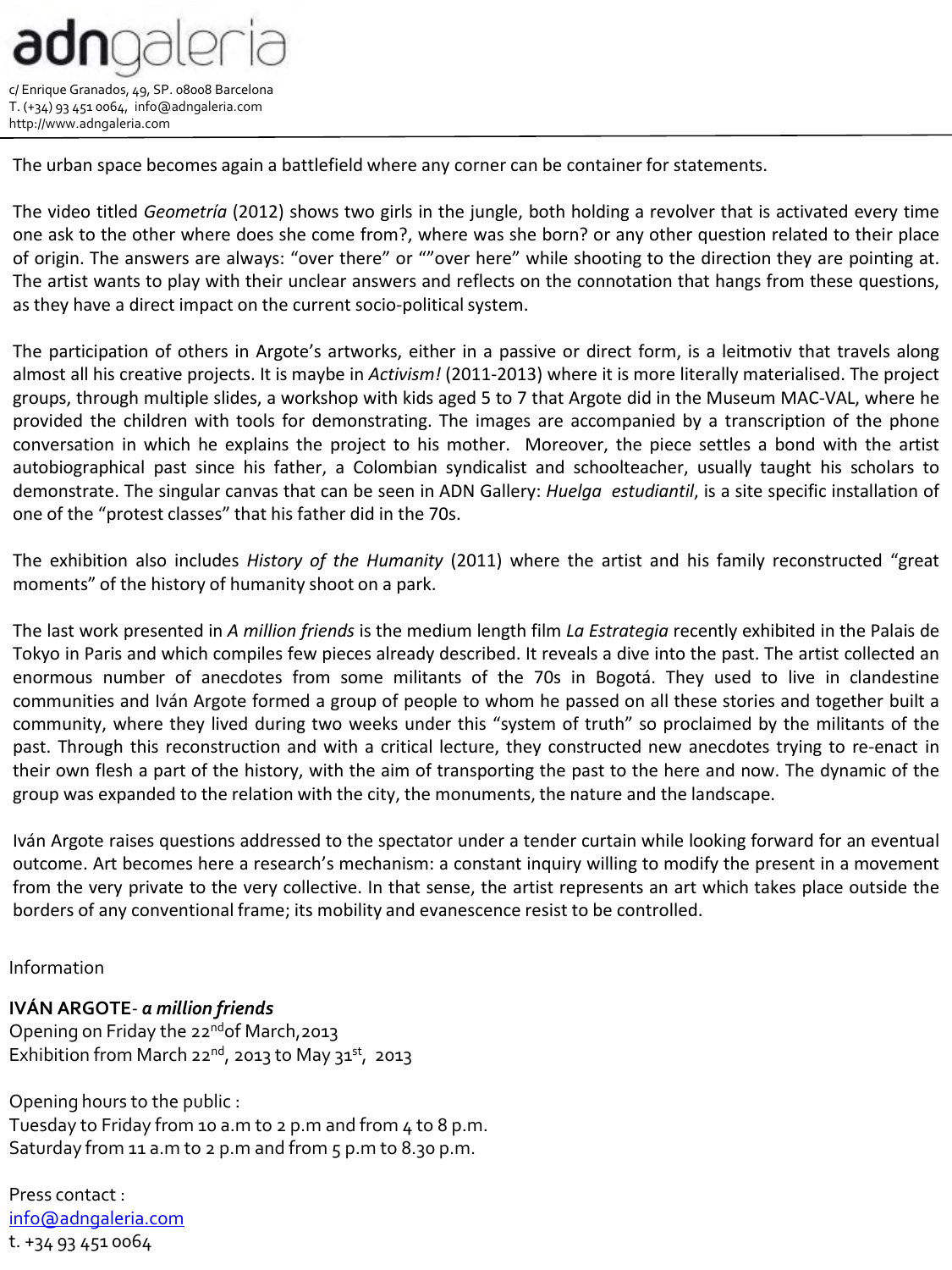



**Dándole peso a los besos** Photograph, 160 x 160 cm 2012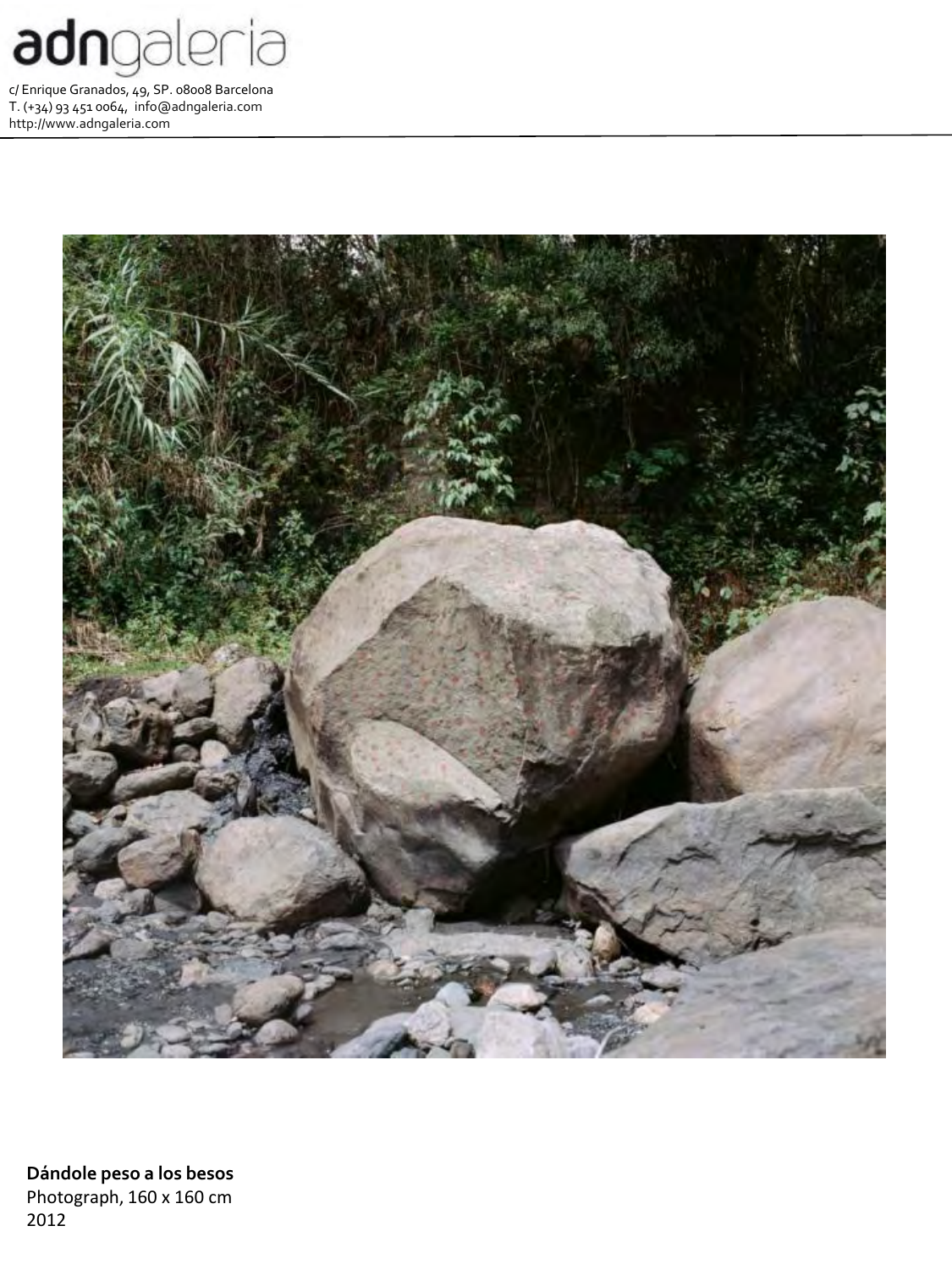



**Caricia** Film Super 8mm transferred to video HD 3 min 32 sec 2012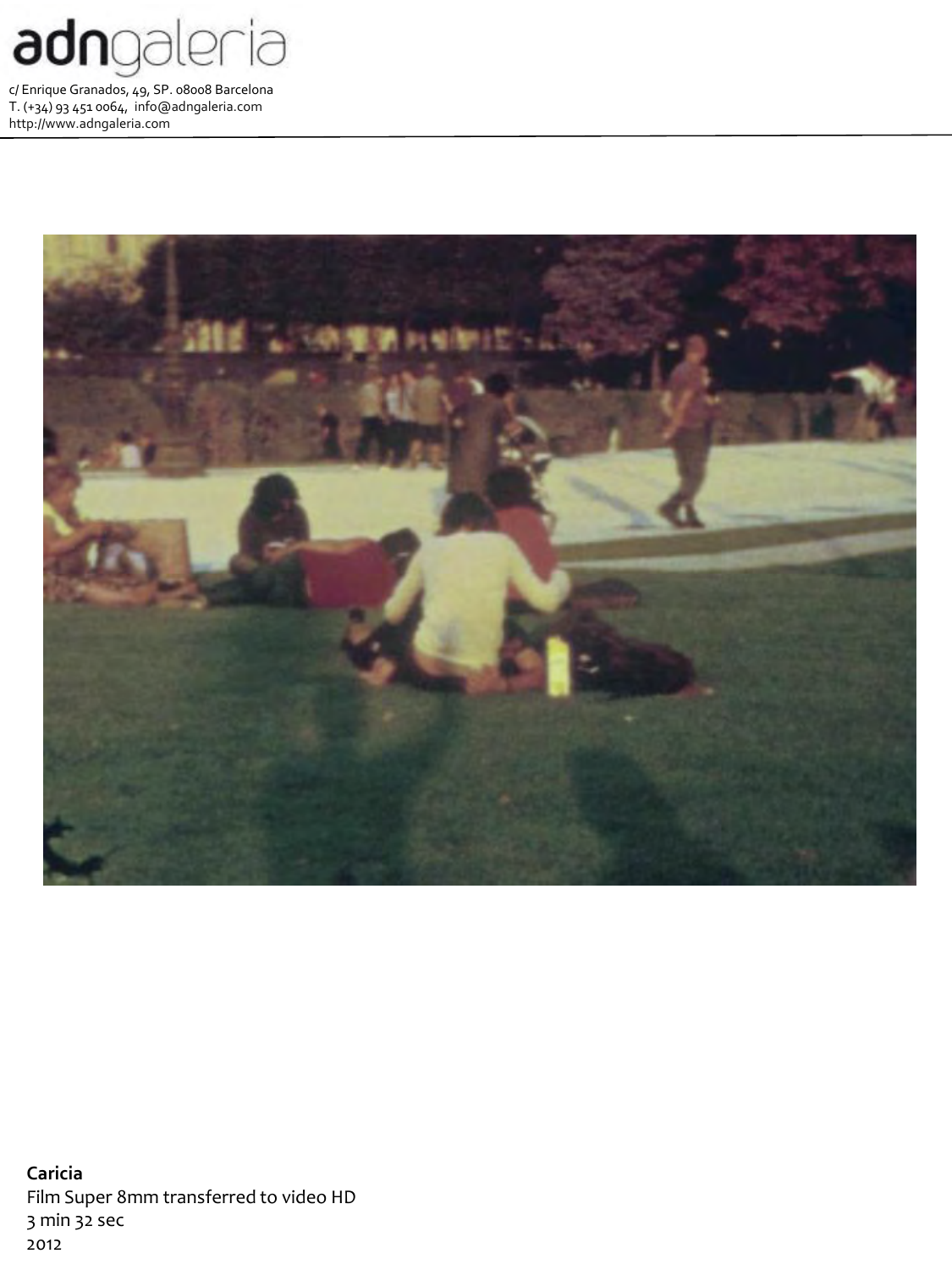



**Un año al día (archival material of the project realized in CA2M, Madrid)** 35 polaroids in 3 frames of 107,6 x 71 cm 2012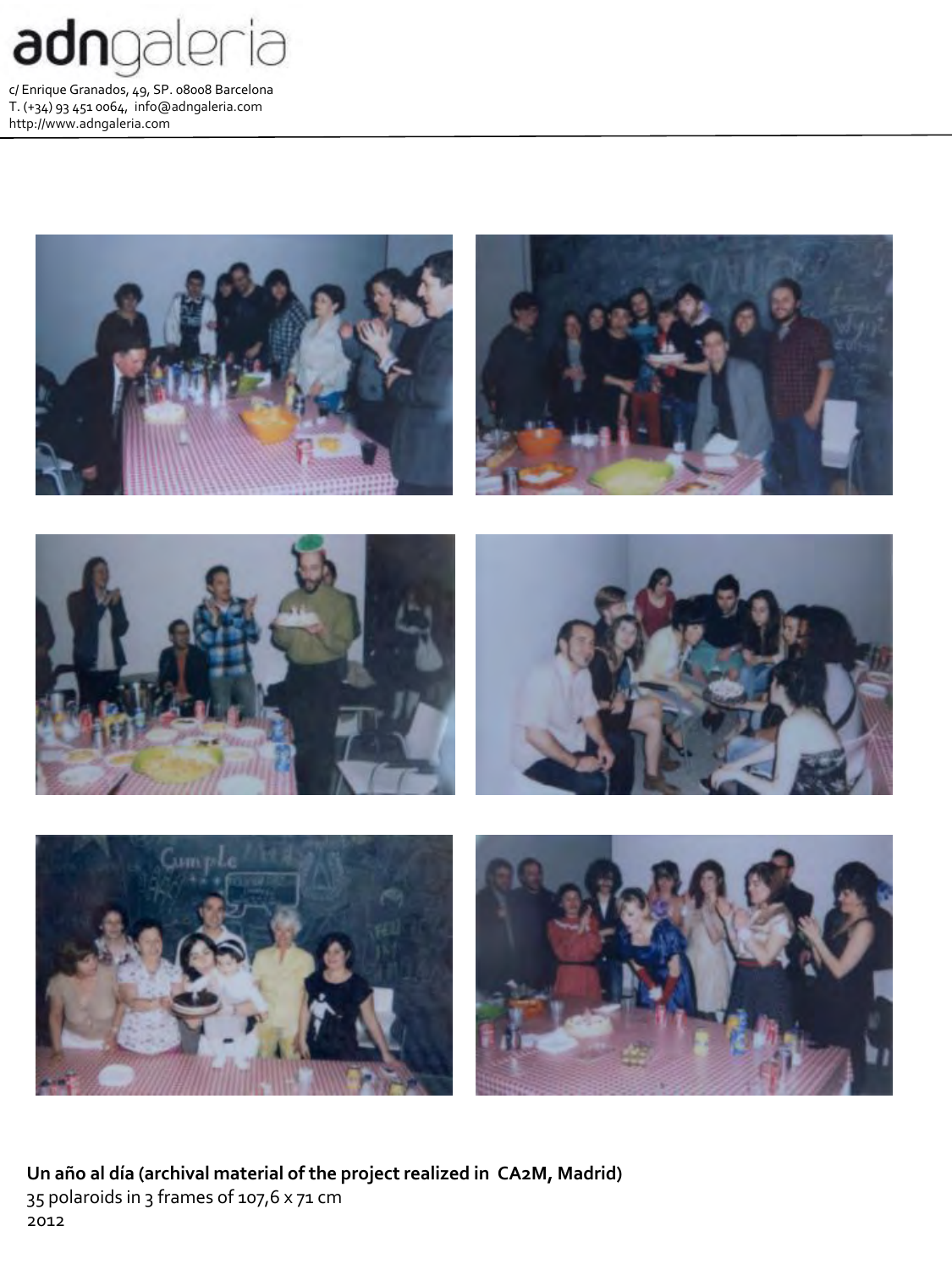



**Turistas (Isabel handing in a contract and Christopher pointing the South)** 2 photographs of 110 x 110 cm 2012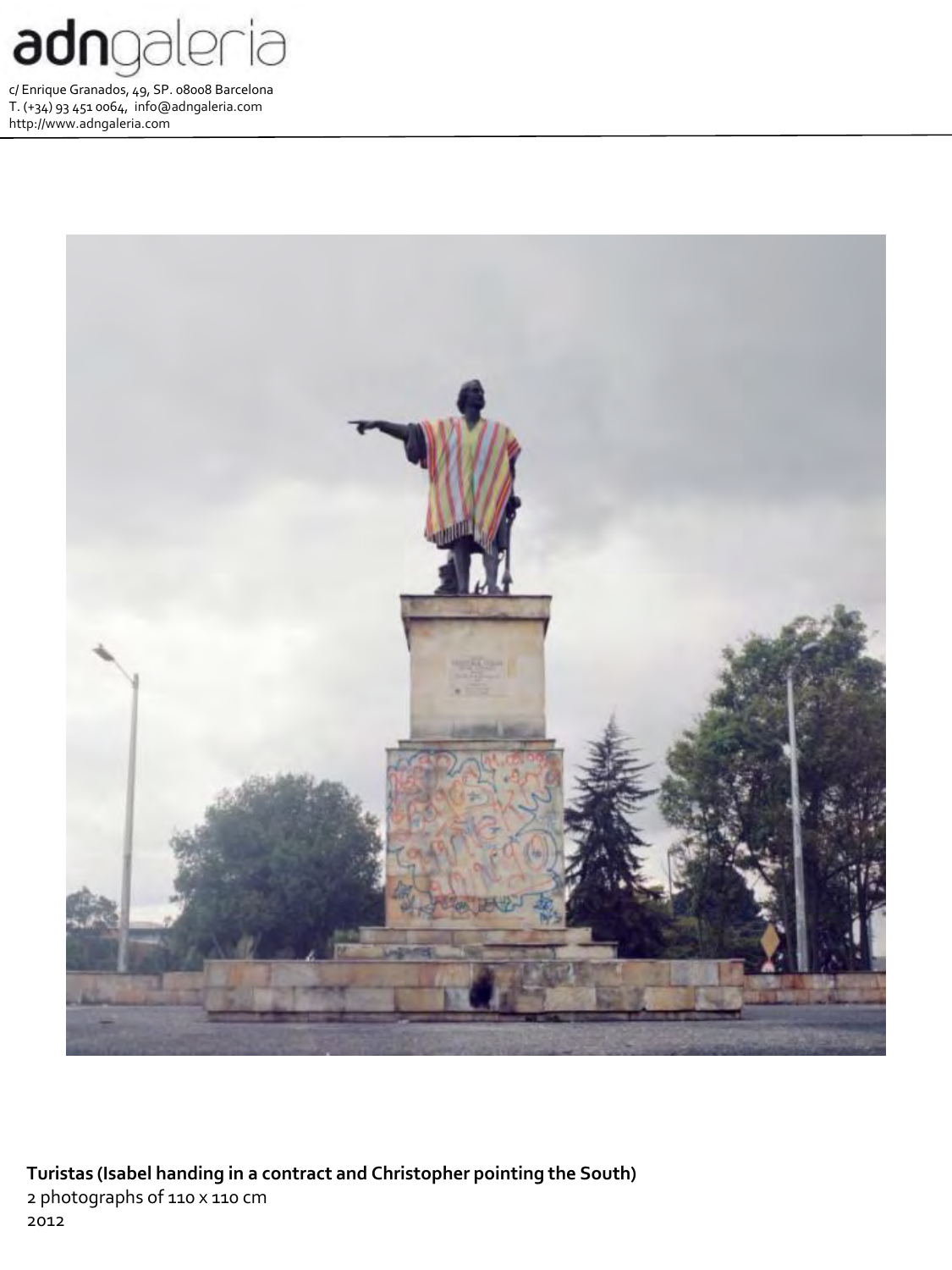



## **Geometría**

Video HD 4 min 53 sec 2012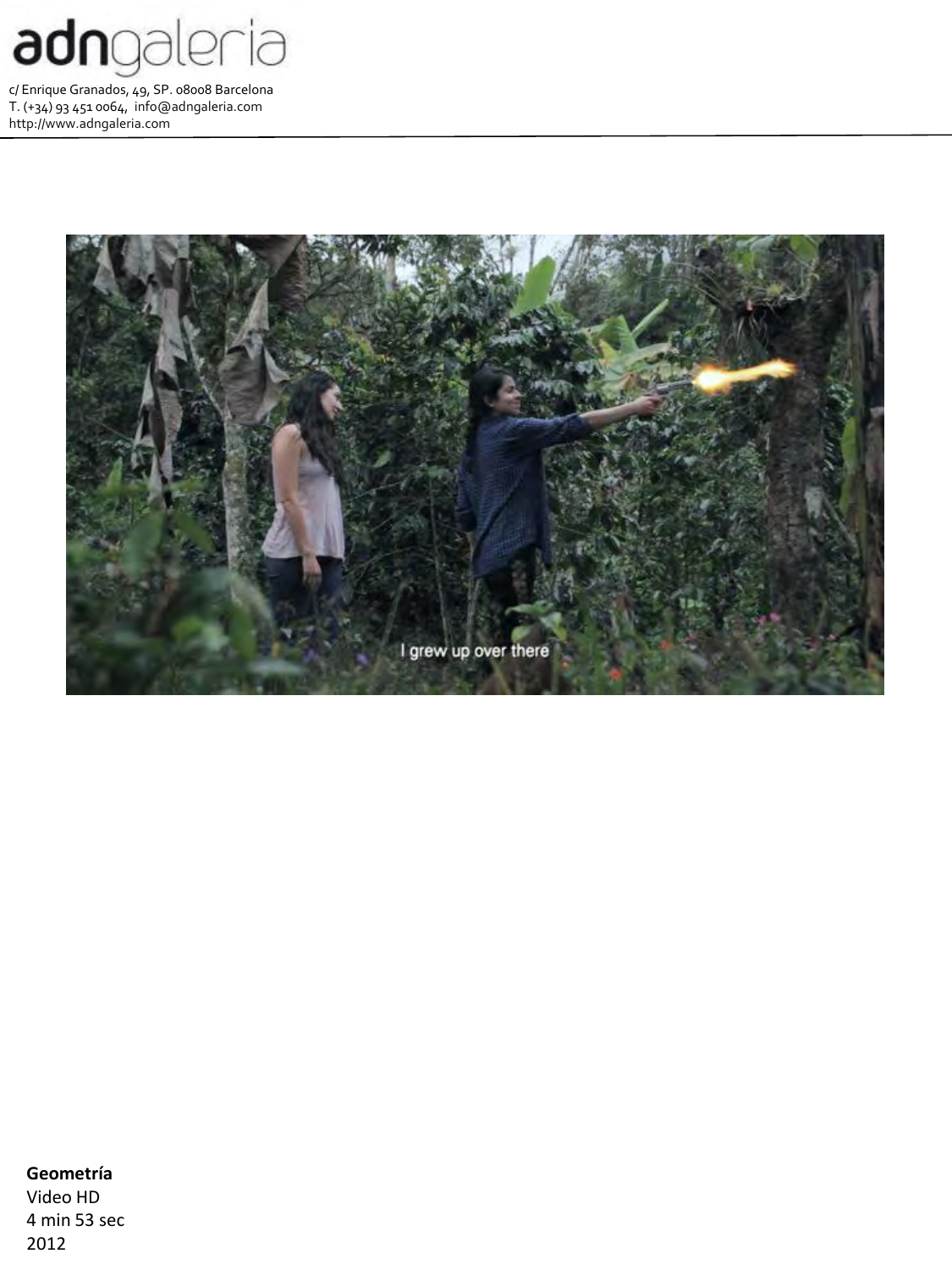



**History of the Humanity** Film super 8 mm 7 min 5 sec 2011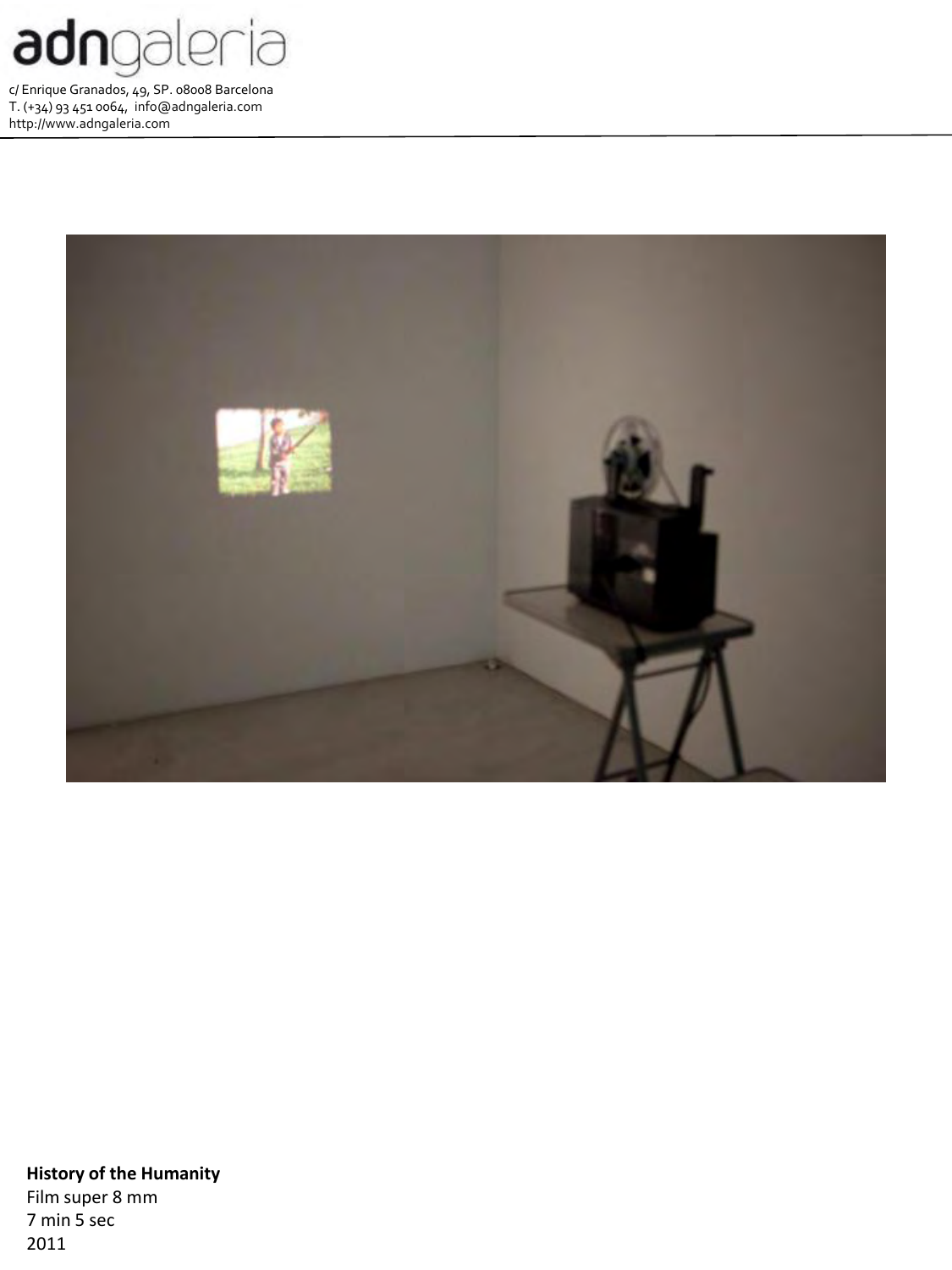



**Activism! (archival material of the project realised at the Museum MAC-VAL, Paris)** 80 slides 2011-2013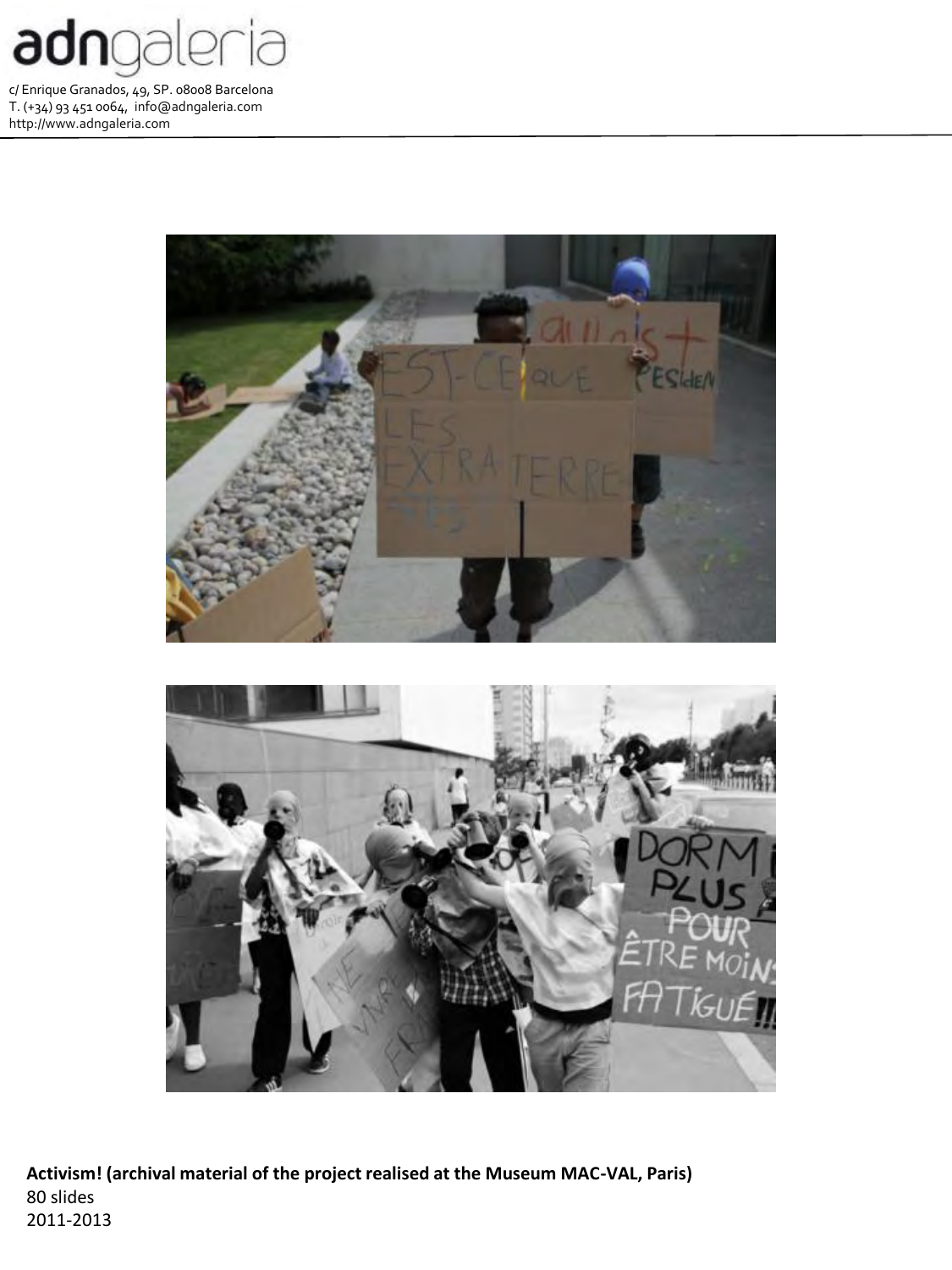



**Huelga estudiantil** Photograph of the artists' familiar archive 300 x 198 cm 2013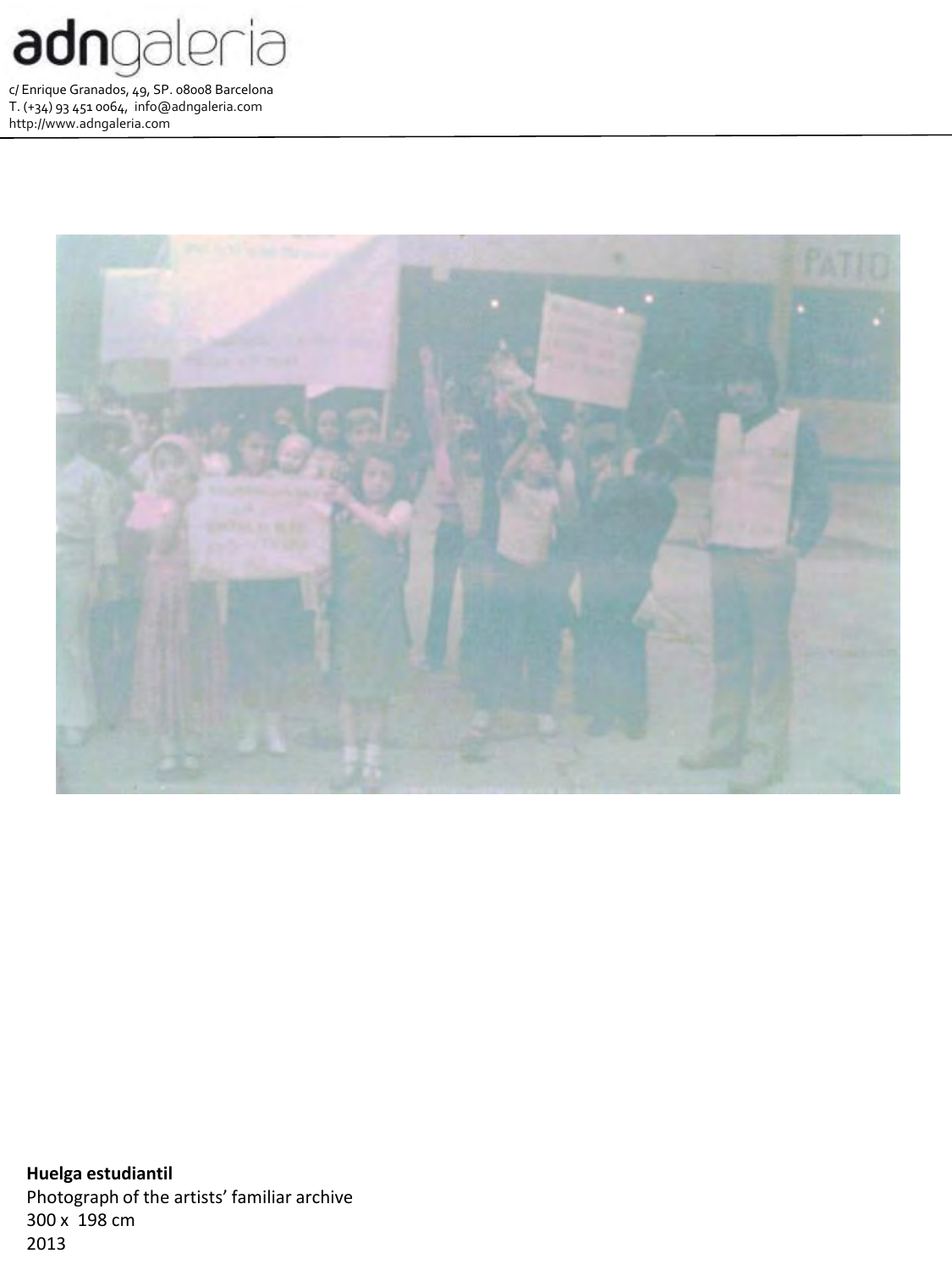



**La Estrategia** Video 33 min 33 sec 2012 Projection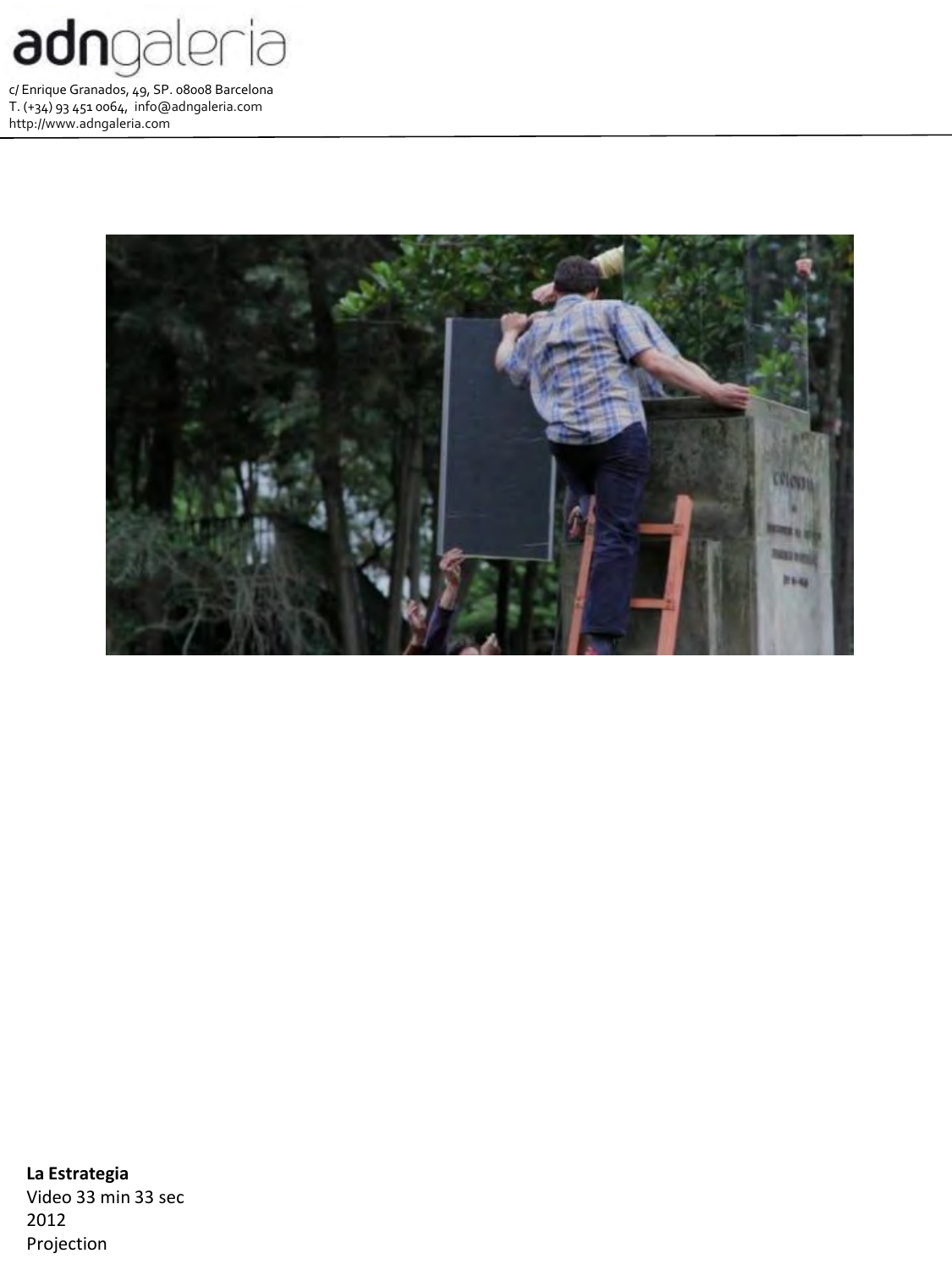adngaleria

**Currículum** IVAN ARGOTE 1983, Bogotá (Colombia)



## *Education*

| 2008/          | MFA, École Nationale Supérieure des Beaux-Arts de Paris - ENSBA, Paris                                                                          |
|----------------|-------------------------------------------------------------------------------------------------------------------------------------------------|
| 2005/          | Specialization in new medias, Cinema and TV School, National University, Bogota                                                                 |
| 2005/          | Specialization in photography, Graphic Design School, Universidad Nacional de Colombia, Bogota                                                  |
| 2004/          | Graphic design, Universidad Nacional de Colombia, Bogotá                                                                                        |
|                | Solo shows                                                                                                                                      |
| 2013/          | AB Studios, with Pauline Bastard, 18th Street Arts Center, Los Angeles                                                                          |
|                | Un millón de amigos, Galería ADN, Barcelona, Spain                                                                                              |
|                | Munich Time Capsule 2013-2113, with Pauline Bastard, A Space Calle Public, curated by Elmgreen &                                                |
|                | Dragset                                                                                                                                         |
| 2012/          | La Estrategia, Palais de Tokyo (Modules), lié au Prix SAM (déc. 2012)                                                                           |
|                | Close to me, D+T Project, Brussels (sept. 2012)                                                                                                 |
|                | Art Brussels - Emmanuel Perrotin Booth, Brussels                                                                                                |
|                | Sin heroísmos, por favor (with Sara Ramos y Teresa Solar), CA2M, Madrid                                                                         |
|                | Rising action (duo with PaulineBastard), Nettie Horn Gallery, Londres                                                                           |
| 2011/          | We are, Nurture Art, Brooklyn, NY                                                                                                               |
|                | Venganza, La Mals, Socheaux, France                                                                                                             |
|                | Caliente, Emmanuel Perrotin Gallery, Paris                                                                                                      |
| 2010/<br>2009/ | Rising action, with Pauline Bastard Vernon Projekt, Vernon Gallery, Prague<br>Lots of love, with Pauline Bastard, Störk Gallery, Rouen - France |
|                | A break to dance, Valenzuela & Klenner Gallery, Bogota                                                                                          |
|                | Valeur Ajoutée, Hamish Morrison Gallery, Berlin                                                                                                 |
| 2008/          | Valor Agregado, Valenzuela & Klenner Gallery, Bogota                                                                                            |
|                |                                                                                                                                                 |
|                | <b>Group exhibitions (selection)</b>                                                                                                            |
| 2013/          | Something Called Public, Public space project, curated by Elmgreen & Dragset, Munich (june)                                                     |
|                | Traduction-Tradition-Trahison, Cube Independent Art Room, Curated by Anna Raimondo, Rabat                                                       |
|                | Involution, Otras Obras, Tijuana, Mexico                                                                                                        |
|                | The Exuberan's Vertigo and Myths, Maison Rouge, Paris, France. curated by Irene Artistizabal                                                    |
|                | TCOB, Museo La Tertulia, Cali, curated by MIAMI                                                                                                 |
|                | Tectonic, The Moving Museum, Dubai, Arab Emirates                                                                                               |
|                | Small gestures, MU, Eindoven, Germany                                                                                                           |
|                | Festival de Inverno de São João del Rei, São João del Rei, Brazil                                                                               |
| 2012/          | Los irrespetuosos, Museo Carillo & Gil, Mexico DF                                                                                               |
|                | Sao Paulo Biennale, Sao Paulo, (Sep. 2012)                                                                                                      |
|                | Winners of SAM Prize, MUBE (Sept 2012)<br>There's a hole in the sky, Campbelltown Arts Centre, August, Sydney                                   |
|                | Group show at Art Basel, Perrotin booth, Basel                                                                                                  |
|                | Políticas de la imágen en Colombia, Artes Guerrero, Bogotá                                                                                      |
|                | Performing Politics Symposium, Institut fur Raumexperimente, Berlin                                                                             |
|                | Girarse, Joan Miró Fundation, Curated by Martina Milla, May, Barcelona                                                                          |
|                | Políticas de la imagen: videoarte colombiano, OODAAQ Festival, Rennes (France)                                                                  |
|                | The forfeiture of money, D+T Project, April, Brussels                                                                                           |
|                | Sesion 2012, Domaine de Chamarande, curated by: COAL Colletif, Chamarande - France                                                              |
|                | The Family, Lust Gallery, Vienna                                                                                                                |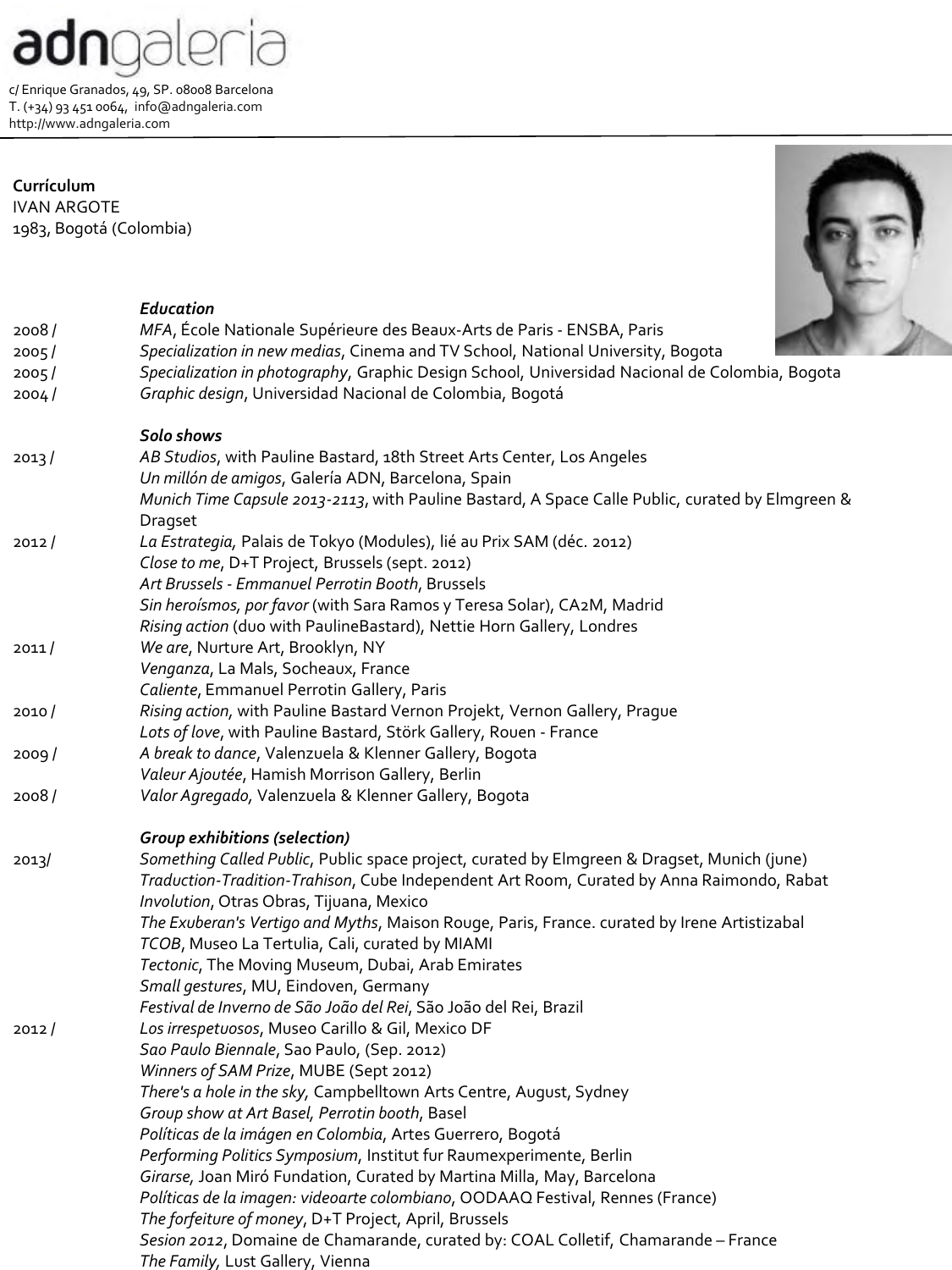*DigitalAct*, Digital Arts Festival, Sept 23, 24 & 25, Moscou *Ambiente Familiar*, M.I.A.M.I. Gallery, curated by William Contreras, Bogotá *La Minoterie*, curated by Marion Tampon-Lajarriette, Geneva *Activissime*, workshop with children, MAC VAL Museum, Paris *Polis*, Art blog art blog, curated by Markus Winter, New York *Vista*, Socrates Sculpture Park, New York *Tiere in der kunst,* Galerie im Traklhaus*,* curated by Dietgard Grimmer, Salzburg, Germany *Prix Sciences Po pour l'art contemporain,* École de Sciences Politiques, Paris *Manipulatie, Paraplufabriek, curated by Perre van den Brink, Nijmegen / Holland Les armes silencieuses, CAB Grenoble, Commissaire: Vincent Verlé, Grénoble, France Qui Admirez Vous?*, Curators: Isabelle Le Normand & Florence Ostende, La Box, Bourges – France 2010 / *Something,* Curated by Marco Antonini, Pratt Manhattan auditorium, New York, October 9 *Catalogue Artist' Film Screening,* curated by Isabelle Le Normand et Florence Ostende, South London Gallery, London s *Action Planning #3-Iterludes*, Nuit Blanche, Curator: JuliaGarbuzova,-MarlènePerronet-DianePigeau-Glassbox, Mairie du 11ème, Paris *Action Planning-Self #1*, Angle Art Contemporain, Saint-Paul-Trois-Chateaux, France *Hors Pistes,* selection of videos by Xavier Veihlan showed in the presentation of his film Furtivo, Centre Pompidou, Paris s *Nouvelles Peintures* OLM space , curated by Renaud Loda, Neuchâtel, Switzerland *Hyperactivité*, CAN& Marks Blond Project. curated by Daniel Suter, Arthur de Pury, CAN Neuchâtel, Switzerland Revista *Asterisco* (magazine No. 9) / Rehacer el hecho / Ficciones de archivo / Archivo desclasificado, Bogota *Danse élargie* (project / event) Théâtre de la ville de Paris, Paris, June 26 and 27 *Biennale de Mulhouse 010*, Mulhouse, France *You me here now,* Galerie IMMIX, Paris *Safari sur l'ile des impressionnistes*, Curated by Madeleine Mathé, Cneai, Chatou, France *Schools of art,* Hochschule für Bildende Künste Dresden, curated by Katharina Schlieben *Something, nothing and anything,* curated by Kusuk Yun, La troisième porte bleu, Paris *1 million of friends*, Sunday's screenings, Galerie Emmanuel Perrotin, Paris *Biennale Madrid Abierto*, Art biennale, Audiovisual selection, Madrid, Spain *Swing 2*, IvanArgote, PaulineBastard, GéraldynePy et RobertoVerde, Mains d'Oeuvres, Saint-Ouen, France *Prelude*, Chez Edgard, curated by Madelaine Mathé, Paris 2009 / *Lionel Esteve, Kolkoz, Xavier Veilhan, Daniel Firman, Mathieu Mercier, Ivan Argote,* Galerie Emmanuel Perrotin, Miami *Swing*, La Friche La Belle de Mai, Marseille, France *Vidéo Ping-Pong #5, vas voir dehors si j'y suis*, Conservatoire of Music and Dance, Pau, France *BIG UP3*, Contemporary Art Festival, Pau, France *Drrrr,* Störk Gallery, Rouen, France *BIG UP3*, Contemporary Art Festival, Anglet, France *Disguised Retrospective*, Museum - National University of Colombia, Bogota *XI International Call for Young Artist*, Luis Adelantado Gallery, Valencia, Spain *The conservation and restoration of contemporary artworks*, Talk by Carole Husson, SFIIC, Paris, France *Light by UNA,* Balelatina, Basel *Intervenciones TV, Montehermoso Cultural Center, Vitoria Gasteiz, Spain* s *Date limite de Conservation*, Talk, MAC/VAL Museum of contemporary art of Val-de-Marne, Vitry-sur-Seine, France *Zapping Unit*, MAC/VAL Museum of contemporary art of Val-de-Marne, Vitry-sur-Seine *54th Salon of Contemporary Art of Montrouge*, Montrouge, France, April 2008 / *Architectures of survivals,* Outpost for Contemporary Art, Los Angeles *TV JAM 2008*, Montehermoso Cultural Center, Vitoria Gasteiz, Spain *A winter story in a wild jungle,* Shunt, London *Youtube battle 2,* Palais de Tokyo, Paris